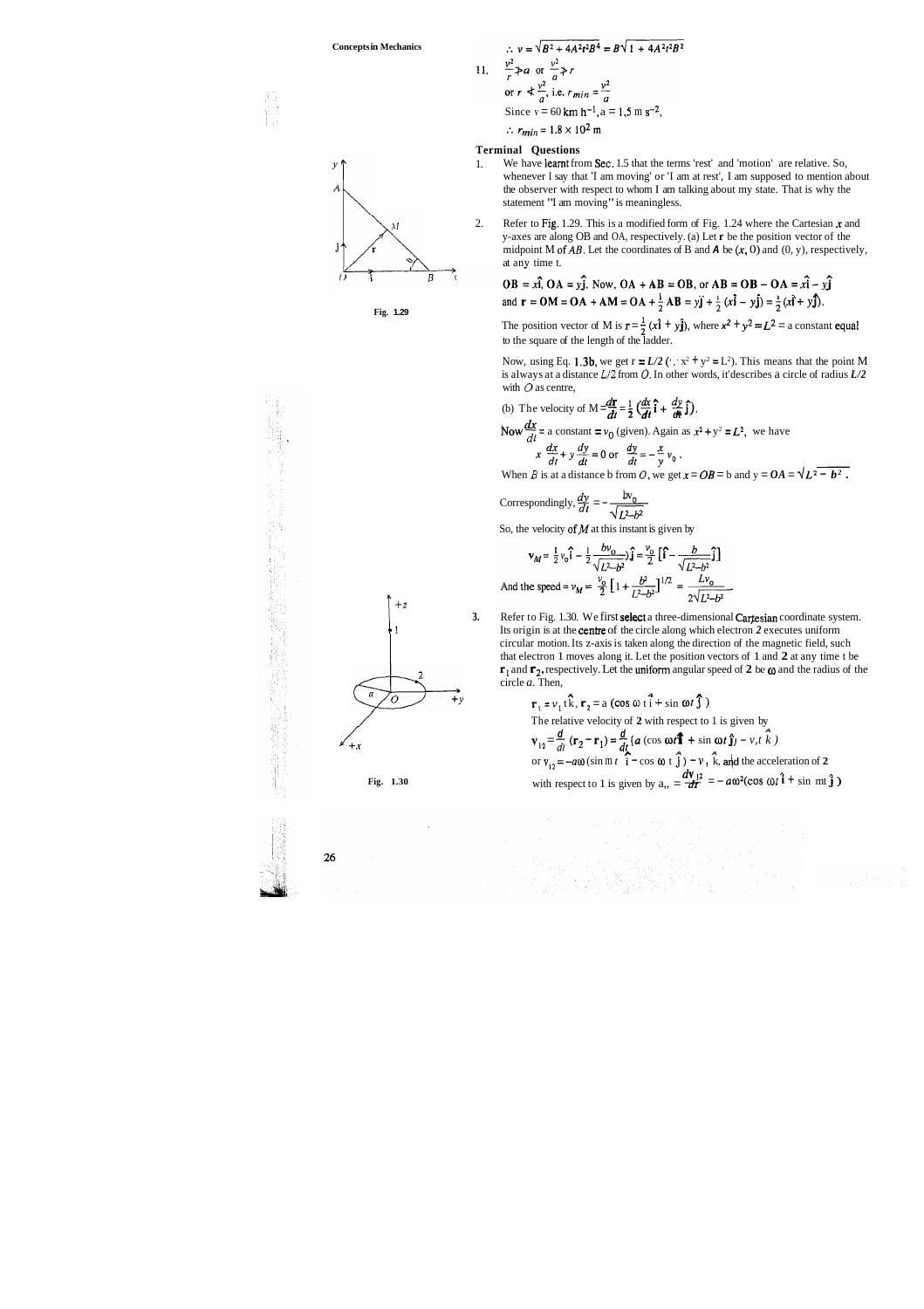# **UNIT 2** FORCE AND MOMENTUM

## **Structure**

- 2.1 Introduction **Objectives**
- 2.2 Causes of Motion Newton's Laws of Motion Applications of Newton's Laws Equilibrium of Forces
- **2.3** Linear Momentum Conservation of Linear Momentum Impulsc Motion with Variable Mass
- 2.4 Summary
- *2.5* Terminal Questions
- 2.6 Answers

## **2.1 INTRODUCTION**

In Unit 1, we learnt how to describe the motion of a particle in terms of displacement, velocity and acceleration. We did not ask what caused the motion, In this unit we shall study the factors affecting motion. For this we shall recall Newton's laws of motion and apply them to a variety of situations. Using Newton's laws we shall also establish the condition for a particle's equilibrium, when it is acted on by several coplanar forces.

We will use the familiar concept of linear momentum to study the motion of systems having more than one particle. In this process we shall establish the principle of conservation of linear momentum and apply it to solve problems in which a knowledge of the forces acting on the system is not needed. Finally, we shall recall the concept of impulse and use it to study the motion of variable mass systems. Any change of motion of an object is accompanied by perfoimance of work and expenditure of energy. Therefore, in the next unit we shall study the concepts of work and energy.

What makes things move? An answer to this question was suggested by Aristotle, way back in the fourth century  $\mathbf{B} \cdot \mathbf{C} \cdot$  For nearly 2,000 people believed in his answer, that a force a push or a pull his qu<br>0 yea<br>— a <sub>1</sub><br>d whe years following the work ggested by Aristotle, was<br>ne work of Aristotle, mo<br>— was needed to keep of Aristotle, After studying this unit you should be able to:<br> **e** solve problems laws of motion<br> **e** solve problems suring conditions for equilibrium of forces<br> **e** solve problems concerning impulse and variable mass systems.<br> **2.2 CAU** lot of common sense. When an ox stopped pulling **an** ox-cart, the cart quickly came to a stop.

But these ideas were first critically examined by Galileo who carried out a series of experiments to show that no cause or force is needed to maintain the motion of an object. Study Fig. 2.1 carefully to understand this. (c)

## **Objectives**

- After studying this unit you should be able to:
- @ apply Newton's laws of motion
- @ solve problems using conditions for equilibrium of forces
- @ apply the law of conservation of linear momentum
- @ solve problems concerning impulse and variable mass systems.

## **2.2 CAUSES OF MOTION**



## What do you think actually happens in the case of *(c)?*

an Salaman (1995) a tha aigsin an t-tha ann an<br>Saol an t-tha an t-tha an t-tha an t-tha an t-tha an t-tha an t-tha an t-tha an t-tha an t-tha an t-tha an t-<br>T-tha an t-tha an t-tha an t-tha an t-tha an t-tha an t-tha an t-

The ball does stop on the flat surface after some time. But it is seen that the smoother the **a frictionless incline will rise** surface. the longer it takes for the ball to come to rest. Moreover, if the surface is reasona surface, the longer it takes for the ball to come to rest. Moreover, if the surface is reasonably **approximately to its starting**<br>approximately to **its starting** and the hall moves more or less in a straight line. So if th smooth and flat, the **ball** moves more or less in a straight line. So if the element of friction **height On a second frictionless** can be completely removed, the ball would move indefinitely with a constant velocity as it<br>would never be able to reach the starting height. Galileo concluded that *any object in* in the ball strayelling further in *motion, if not obstructed will continue to move with a constant speed along a horizontal line. The harbontal direction to attain So, there would be no change in the motion of an object, unless an external agent acted on i* So, there would be no change in the motion of an object, unless an external agent acted on it to cause the change, **27 In this case? In this case? 27** 



**Fig. 2.1: (a) The ball rolling down**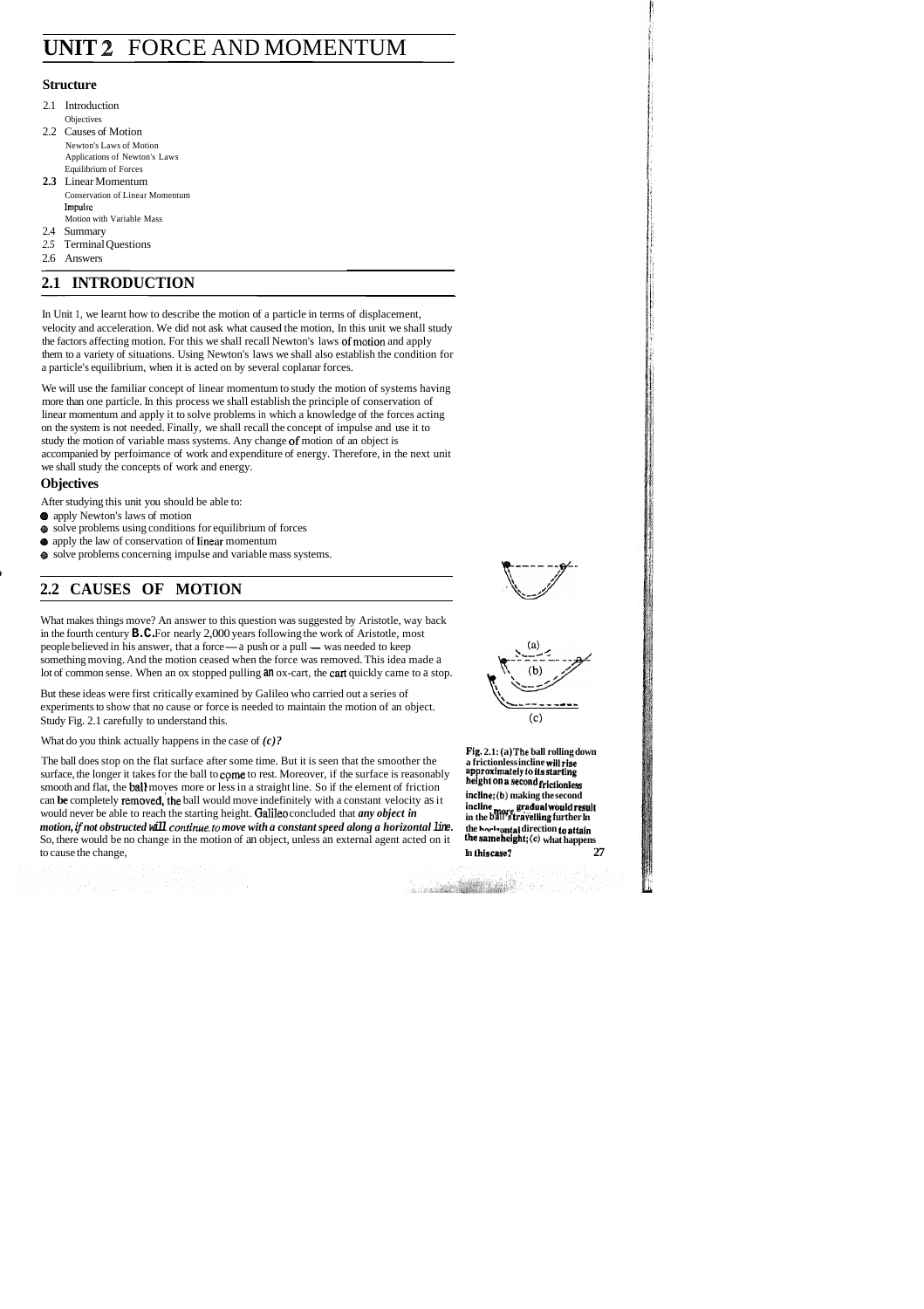**Fig. 2.2: (a) The observer** 0 **and the object P are at rest with respect to each other; (b) 0** ' **is accelerating with respect to 0.** 





That was Galileo's version of inertia. Inertia resists changes, not only from the state of rest, but also from motion with a constant speed along a straight line. So the interest shifted from the *causes of motion* to the *causes for changes in motion.* 

Galilee's work set the stage for centuries of progress in mechanics, beginning with the achievements of Isaac Newton. Newton's laws of motion are the basis of mechanics. We will now briefly discuss these laws.

## **2.2.1 Newton's Laws of Motion**

Newton's first law is also known as *law of inertia* and the motion of a body not subject to the action of other forces is said to be inertial motion. With the help of this law *we can dejine force as an external cause which changes or tends to change the state of rest or of uniform motion of a body.* 

Galileo's version of inertia was formalised by Newton in a form that has come to be known as Newton's first law of motion.

Newton's first **law** of motion Stated in Newton's words, the first law of motion is:

> *"Every body continues in its state of rest or of uniform motion in a straight line unless it is compelled to change that state by forces impressed upon it."*

An observer like  $\bm{O}$  who is at rest or is moving with a constant velocity is called an inertial observer and the one like 0', a non-inertial observer.

But hbw do we know whether an observer is inertial or not. For this, we need to measure the observer's velocity with respect to some standard. It is a common practice to consider the earth as a standard. Now the place where one is performing one's experiment has an acceleration (as discussed in Sec. 1.5) towards the polar axis due to the daily rotation of the earth. Again the centre of the earth has an acceleration towards the sun owing to its yearly motion around the sun. The sun also has an acceleration towards the centre of the Galaxy, and so on. **Hence**, the search for an absolute inertial frame is unending.

Have you noted that the first law does not tell you anything about the observer? But we know from Sec. 1.5 that the description of motion depends very much on the observer. So it would be worthwhile to know: For what kind of observer does Newton's first law of motion hold?

Suppose that an object P is at rest with respect to an observer  $O$  who is also at rest (Fig. 2.2a). Let another observer  $O'$  be accelerating with respect to  $O$ . P will appear to  $O'$  to be accelerating in a direction opposite to the acceleration of  $O'$  (Fig. 2.2b). According to Newton's first law the cause of the acceleration is some force. So  $O'$  will infer that P is being acted upon by a force. But  $O$  knows that no force is acting on P. It only appears to be accelerated to  $O'$ . Hence, the first law does not hold good for  $O'$ . It holds good for  $O$ .

If you are struck by a very fast moving cricket ball you get injured but if you are hit by a flower moving with the same velocity **as** that of the ball you do not at all feel perturbed. However, if you are struck by a slower ball the injury is less serious. This indicates that any kind of impact made by an object depends on two things - its mass and velocity. Hence, Newton felt the necessity of defining the product of mass and velocity which later came to be known as linear momentum. Mathematically speaking, linear momentum  $p = mv.$  (2.1)

So we modify the definition of an inertial observer. We say *two observers are inertial with respect to one another when they are either at rest or in uniform motion with respect to one another.. Ifan observer has an acceleration with respect to another then they are noninertial with respect to one another.* Thus, a car moving with a constant velocity and a man standing on a road are inertial with respect to one another while a car in the process of gathering speed, and the man, are non-inertial with respect to each other.

The first law tells you how to detect the presence or absence of force on a body. In a sense, The first law tells you how to detect the presence or absence of force on a body. In a sens<br>it tells you what a force does — it produces acceleration (either positive or negative) in a<br>hody. But the first law does not give body. But the first law does not give a quantitative, measurable definition of force. This is what the second law does.

#### Newton's second **iaw of motion**

Thus, p is a vector quantity in the direction of velocity. The introduction of the above

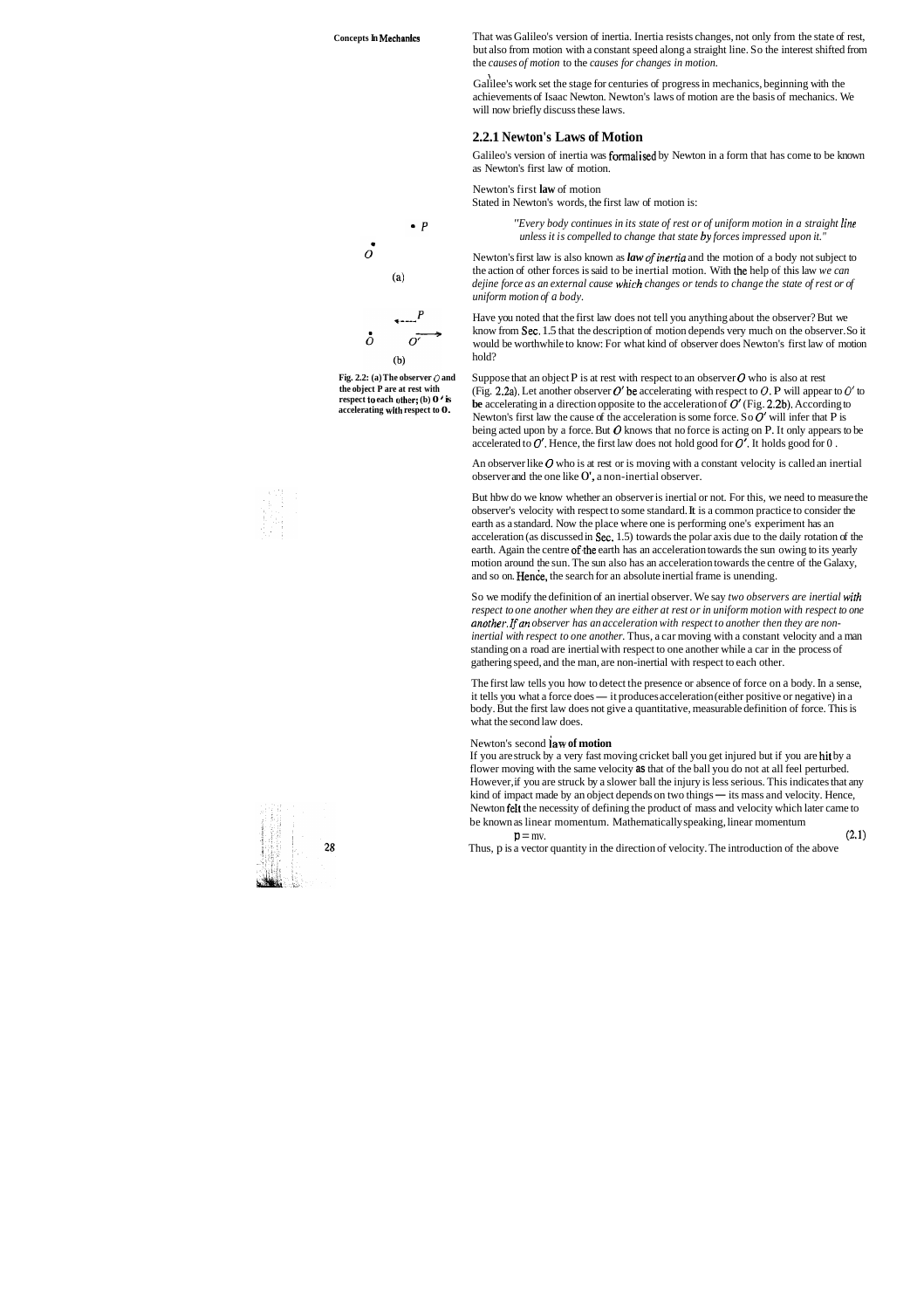quantity paved the way for stating the second law, which in the words of Newton is as follows:

By "change of motion", Newton meant the rate of change of momentum with time. So mathematically we have  $0.1$ 

#### *'The change of motion of an object is proportional to the force impressed; and* **is**  *made in the direction of the straight line in which the force is impressed."*

$$
F(\sigma) \frac{d}{dt}(\mathbf{p}), \qquad \qquad \text{probability} \qquad 0.22
$$
\n
$$
\sigma \mathbf{F} = k \frac{d}{dt}(\mathbf{p}), \qquad (2.2)
$$

where  $\mathbf F$  is the impressed force and k is a constant of proportionality. The differential operator  $\frac{d}{ }$  indicates the rate of change with time. Now, if the mass of the body remains constant (i.e. neither the body is gaining in mass like a conveyer belt nor is it disintegrating

like a rocket), then  
\n
$$
\frac{d\mathbf{p}}{dt} = \frac{d}{dt}(m\mathbf{v}) = m \frac{d\mathbf{v}}{dt} = m\mathbf{a},
$$
\nwhere  $\mathbf{a} = \frac{d\mathbf{v}}{dt} = \mathbf{a}$  acceleration of the body. Thus, from Eq. 2.2, we get  
\n $\mathbf{F} = k \, m \, \mathbf{a}$ , and  
\n $\mathbf{F} = \mathbf{k} \, m \, \mathbf{a}$ , and  
\n $\mathbf{F} = \mathbf{k} \, m \, \mathbf{a}$ ,

We had seen earlier that the need for a second law was fell in order to provide a quantitative definition of force. So something must be done with the constant  $k$ . We have realised that the task of a force **F** acting on a body of mass *m* is to produce in it an acceleration **a.** Hence, anything appearing in the expression for force other than m and **a** must be a pure number, i.e, k is a pure number. So we can afford to make a choice for its numerical value.

We define unit force as one which produces unit acceleration in its direction when it acts **on**  a unit mass. So, we obtain from **Eq. 2.3b** that  $1 = k$ . 1.1 or  $k = 1$ . Thus, **Eqs.** 2.2 and **2.3** take the form



**Fig. 2.3:** Forces on a jet:  $\mathbf{F}_e$ , the thrust of the engine,  $\mathbf{F}_a$ , the force of the air provides both lift and drag,  $\mathbf{F}_g$  the force of gravity. **the force of gravity. 29** 

 $(2.4b)$ 

$$
F = \frac{d\mathbf{p}}{dt} \quad \text{and} \tag{2.4a}
$$

$$
F = ma
$$
, for constant mass.

Now we know from Sec. 1.3 that if the position vector of a particlejs **r** at a time *t* then its velocity v and acceleration a are given by **Eqs.** 1.24a and 1.26a. Substituting for a and v in Eq. 2.4, we get

$$
\mathbf{F} = m \frac{d\mathbf{v}}{dt} = m \frac{d}{dt} \left( \frac{d\mathbf{r}}{dt} \right), \text{ or } \mathbf{F} = m \frac{d^2 \mathbf{r}}{dt^2}.
$$
 (2.5)

**Eq.** 2.5 is a second order differential equation in r. If we know the force **F** acting on a body of mass m, we can integrate **Eq.** 2.5 to determine **r** as a function of *t.* The function **r** *(t)*  would give us the path of the particle. Since Eq. 2.5 is of second order we shall come across two constants of integration. So we require two initial conditions to work out a solution of this equation. Conversely, if we know the path or trajectory of an accelerating particle, we can use **Eq.** 2.5 to determine the force acting on the body. **Eq.** 2.5 also enables us to determine unknown masses from measured forces and accelerations.

So far, we have considered only one force acting on the body. But often several forces act on the same body. For example, the force of gravity, the force of air on the wings and body of the plane and the force associated with engine thrust act on a flying jet (Fig. 2.3).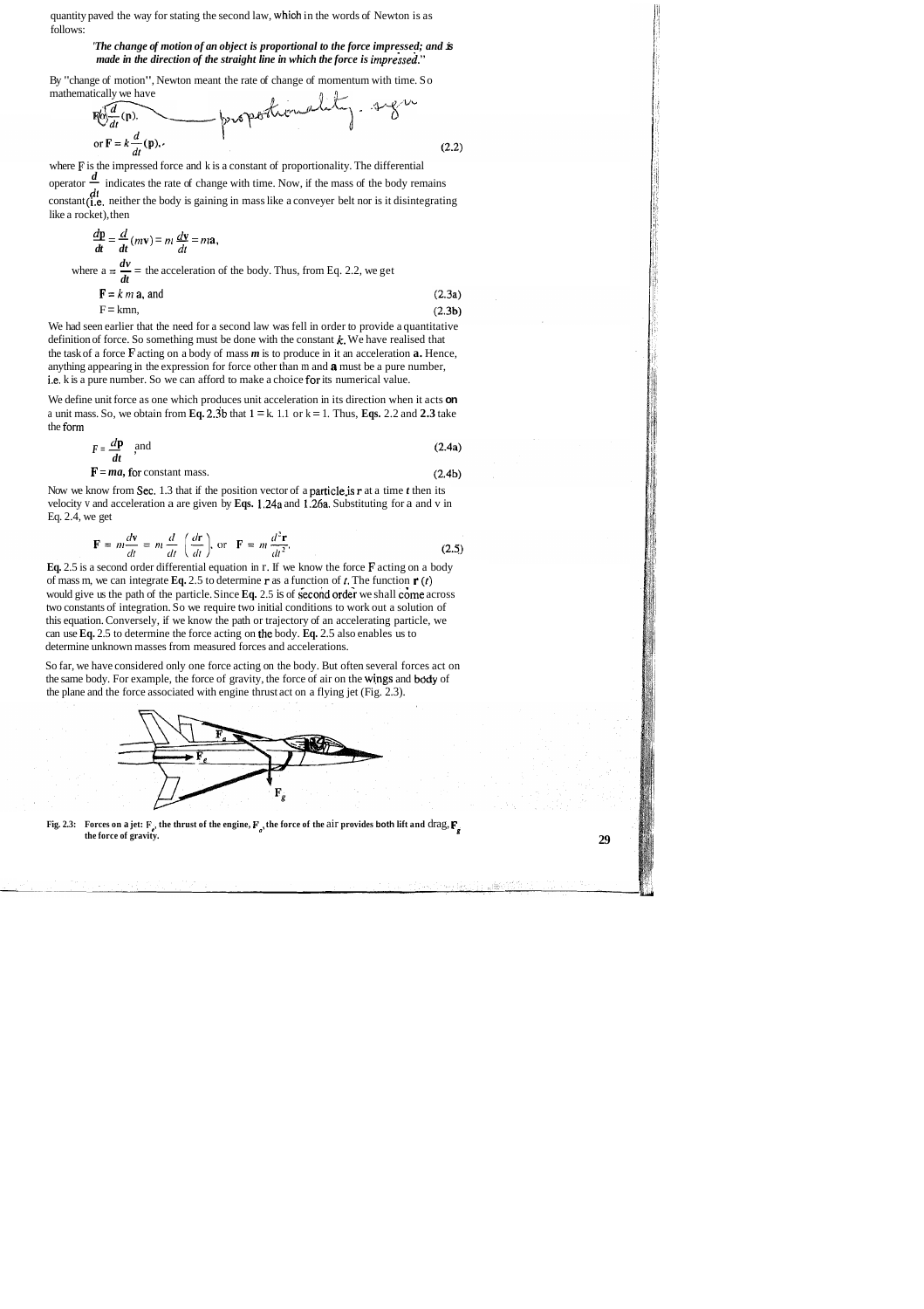**Concepts in Mechanics** In such cases, we add the individual forces **vectorially**, to find the *net force* acting on the object. The object's mass and acceleration are related to this net force by Newton's second law. You may now like to apply Newton's second law to a simple situation.

#### **sa~ <sup>n</sup>**

Astronauts on the Skylab mission of the 1970s found their masses by using a chair on which a known force was exerted by a spring. With an astronaut strapped in the chair, the 15 kg chair underwent an acceleration of 2.04 x  $10^{-2}$  m s<sup>-2</sup> when the spring force was 2.07 N. What was the astronaut's mass?

#### Newton's third law **of motion**

Here the words 'action' and 'reaction' mean forces as defined by the first and second laws. If a body A exerts a force  $\mathbf{F}_{AB}$  on **a** body B, then the body B in turn exerts a force  $\mathbf{F}_{BA}$  on A, such that

$$
\mathbf{F}_{AB} = -\mathbf{F}
$$

 $BA$ <sup> $+$ </sup>

So, we have  $F_{AB} + F_{BA} = 0$ . (2.6)

So **far** we have been trying to understand how and why a single body moves. We have identified force as the cause of change in the motion of a body. But how does one exert a force on this body? Inevitably, there is an agent that makes this possible. Very often, your hands or feet are the agents. In football, your feet bring the ball into motion. Thus, forces arise from interactions between systems. This fact is made clear in Newton's third law of motion. To put it in his own words:

#### *"To every uction there* **is m~** *equal and opposite reaction."*

Notice that Newton's third Law deals with fwo forces, each acting on a different body. You may now like to work out an SAQ based on the third law.

#### **SAQ 2**

- a) When a footballer kicks the ball, the ball and the man experience forces of the same magnitude but in opposite directions according to the third law. The ball moves but the. man does not move. Why'?
- h) The earth attracts an apple with a force of magnitude F. What is the magnitude of the force with which the apple attracts the earth? The apple moves towards the earth. Whv does not the reverse happen?

Newton's laws of motion give us the means to understand most aspects of motion. Let us now apply them to a variety of physical situations involving objects in motion.

#### **2.2.2 Applications of Newton's Laws**

To apply Newton's laws, we must identify the body whose motion interests us. Then we should identify all the forces acting *on* the body, draw them on a vector diagram and find the *net* force acting *on* the body. Newton's second law can then be used to determine the body's acceleration. We will now use this basic method to solve a few examples.

#### **Example** 1: Projectile **Motion**

The motion of a shot fired by a gun and that of a ball thrown by a fieldsman to another are all examples of projectiles. Let us consider such a projectile of mass m (Fig. 2.4). It is thrown from a point  $O$  with a velocity **v**, along OA making an angle  $\theta$  with the horizontal. Let the particle be at a point  $P(OP = r)$  at time *t*. If we neglect air resistance, then the only force acting on the particle is a constant force,  $\mathbf{F} = n t \mathbf{g}$ , due to gravity. Let us determine the particle's path. Eq. 2.5 gives

$$
m\frac{d^2r}{dt^2} = m\mathbf{g},
$$
  
or 
$$
\frac{d^2r}{dt^2} = \mathbf{g},
$$
  
or 
$$
\frac{d}{dt}\left(\frac{d\mathbf{r}}{dt}\right) = \mathbf{g}.
$$
 (2.7)



$$
\frac{\mathrm{d} \mathbf{r}}{\mathrm{d} t} = \mathbf{g} t + \mathbf{A},\tag{2.8a}
$$

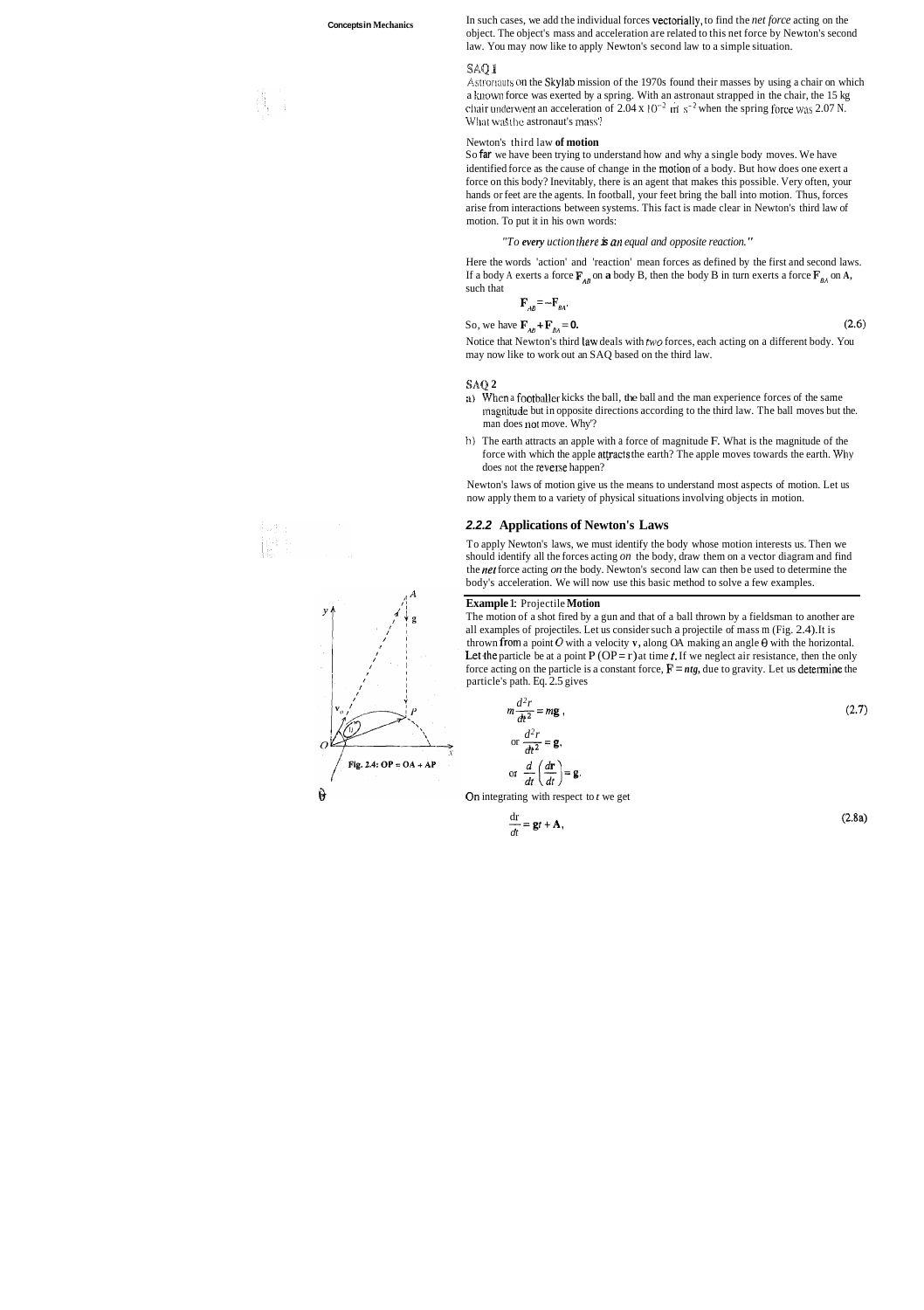where **A** is a constant of integration. As the other two factors in **Eq.** 2.8a are vectors having dimensions of velocity, A must also be a vector having the dimension of velocity. To

dimensions of velocity, A must also be a vector having the dimension of velocitions of velocity, A must also be a vector having the dimension of velocitemine A, we use the initial condition that velocity  $= \frac{dr}{dt} = v_0$  wh

$$
\frac{d\mathbf{r}}{dt} = \mathbf{g}t + \mathbf{v}_0. \tag{2.8b}
$$

where **B**, like A in Eq. 2.8a, is a constant vector of integration, but it has the dimension of length. To determine **B**, we need another initial condition. Letting  $\mathbf{r} = \mathbf{0}$  at  $t = 0$ , we get B =0. Hence,

**dr**   $\mathbf{r} = \mathbf{v}_0 t + \frac{1}{2} \mathbf{g} t^2$ <br>We have essentially used two initial conditions:  $\frac{d\mathbf{r}}{dt} = \mathbf{v}_0$  and  $\mathbf{r} = \mathbf{0}$  at  $t = 0$ . Since  $\mathbf{v}_0$  is

On integrating with respect to *t* again, we get

$$
r = v_0 t + \frac{1}{2}gt^2 + B,\tag{2.9}
$$

**Force and Momentum** 

 $m<sub>2</sub>$ 

 $m<sub>2</sub>$ 

along *OA* and *t* is scalar, we understand that  $v_0 t$  is along *OA*. Again **g** is directed vertically downwards and  $\frac{1}{2}t^2$  is a scalar, so  $\frac{1}{2}gt^2$  is directed vertically downwards, i.e. along *AP* (Fig. 2.4).

$$
r = v_0 t + \frac{1}{2}gt^2
$$
 (2.10)

We use the law of vector addition to get

 $OP = OA + AP$ . (2.11)

Refer to Fig. 2.5a. Let us first find out all the forces that act on the heavy block. There is a force of gravity *mg* acting downwards. The block exerts this force on the floor. Therefore, the floor exerts an equal and opposite normal force of reaction N on the block. N is normal to the surface of the floor. The third force results from your pull on the rope. Let  $F$ , be the force that you exert on the rope. The rope exerts a force of reaction  $\mathbf{F}'_i$  on you and a force of action, say  $\mathbf{F}$ , on the block. Let  $\mathbf{F}'_2$  be the force that the block exerts on the rope. Then according to Newton's third law of motion (a)

Thus, we get the location of the particle. As time advances *OA* is lengthened and so is *AP,*  and we get the location of the particle by adding **QA** and AP.

#### **Example** 2: **Friction**

**A** heavy-block is kept on a rough floor. You apply a force by pulling on a rope attached to it, but it still does not move. Is it a contradiction of Newton's laws? Discuss the motion of the block.

The force acting between surfaces in relative motion is called the **force** of kinetic **friction**   $f_k$ ,  $f_k$  is less than  $f_{nn}$ . The ratio of the magnitude of maximum force of static friction  $f_{nn}$  to the **31** 

$$
\mathbf{F}_1 = -\mathbf{F}_1'; \quad \mathbf{F}_2 = -\mathbf{F}_2'.
$$
 (2.12)

Let us assume that the rope is massless. Then, from Newton's second law, the net force acting on the rope is zero and we have,

$$
\mathbf{F}_1 + \mathbf{F}_2' = \mathbf{0},
$$
  
or 
$$
\mathbf{F}_2' = -\mathbf{F}_1,
$$
  
or 
$$
\mathbf{F}_2 = \mathbf{F}_2, \text{ from Eq. 2.12.}
$$
 (b)

So a massless rope transmits the force you exert on it to the block without any change. The **Fig, 2.5**  three forces **mg,** N and F, acting on the block do not add up to zero. N and **mg** cancel each other, leaving a net force F, shown in Fig. 2.5b. Since the block remains at rest, the net force acting on it must be zero according to the first law. There must, therefore, be another force which acts on the block. This force must also be horizontal, directed opposite to  $\mathbf{F}_1$  and equal in magnitude. Actually, there is such a force which is the contact force between the floor and the block, known as the force of friction. It is shown in Fig. 2.5b by a dotted line.

Friction is a force that acts between two surfaces to oppose their relative motion (see Fig. 2.6). The **force of** static **friction f,** acts between surfaces at rest with respect to each other. The maximum force of static friction  $f_{nn}$  is the same as the smallest force necessary to start motion. Once motion has started, the force of friction usually decreases, so that a smaller force is required to maintain a uniform motion.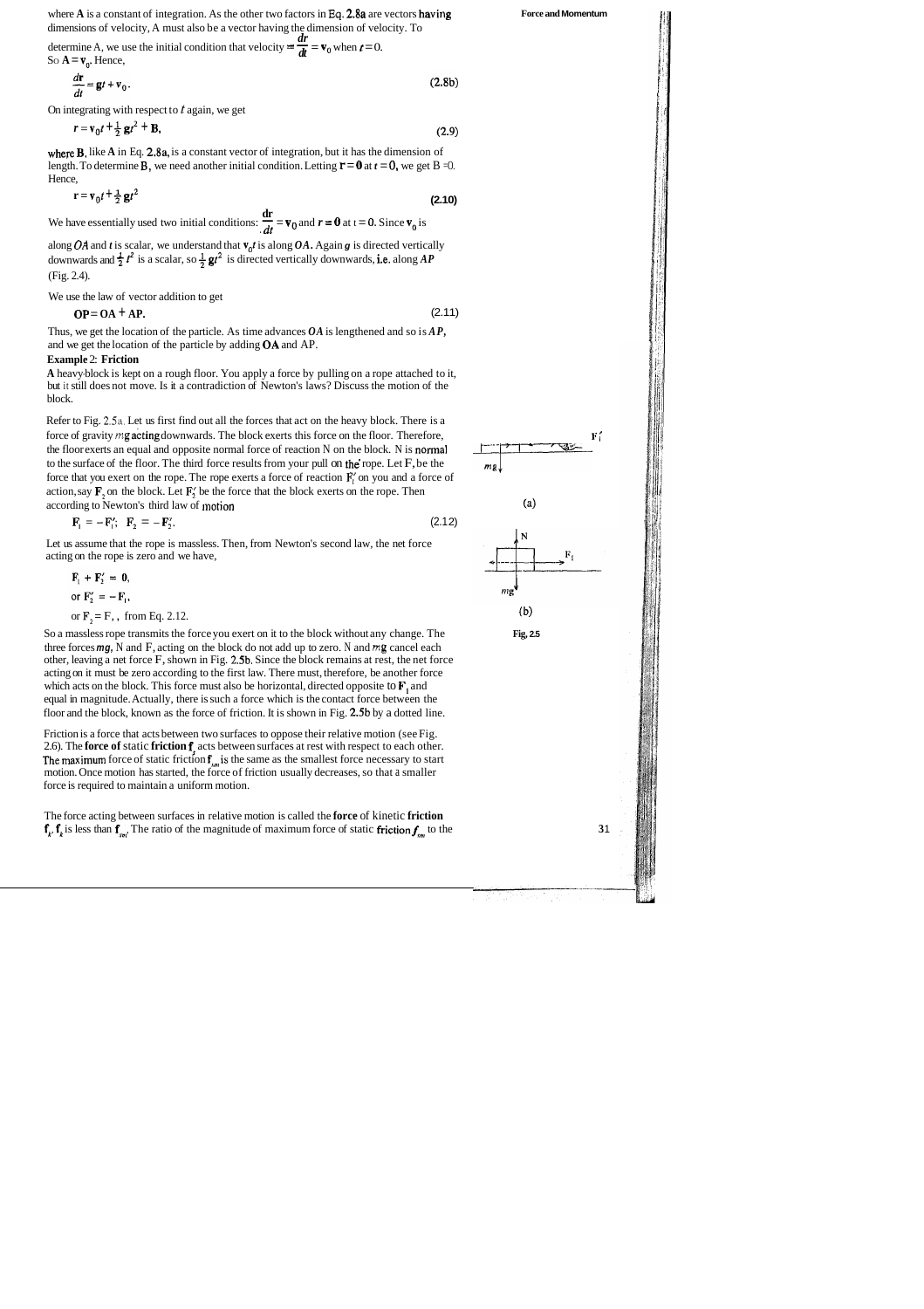The discussion on friction brings us to an important class of problems in which an object undergoes motion against resistive forces. Another example of resistive force is air resistance to projectile motion. The motion of raindrops, or cars is also affected by air resistance. So let us discuss an example on motion where resistive forces are present.

## **(b) Example 3:** Motion against resistive forces

Suppose an object moves under the influence of a constant force  $F_0$ , with a resistive force R **Fig. 2.6: Friction acts between two** opposing its motion. Let **R** always act in a direction opposite to the object's instantaneous velocity. In general the resistive force is a function of speed, so that Newton's second l velocity. In general the resistive force is a function of speed, so that Newton's second law

$$
\mathbf{F}_0 - \mathbf{R}(v) = m \frac{dv}{dt}
$$
 (2.13)

**Exhibited are in the contact,**<br> **Surface in the resistive force of dry friction (Fig. 2.7a) is almost independent of v, so that electrical forces between the**  $R(v) = F_1$  **= constant.** 

In this case Eq. 2.13 reduces to the simple case of acceleration under a constant net force.





motion. Even the smoothest becomes:<br>surface is actually rough on a microscopicscale. (n) When two surfaces are in contact, their **electrical forces between the** *R(v)* = *F,* = constant. **molecules. This gives rise to a** 

> In the case of air resistance or fluid resistance,  $R(v)$  increases with v (Fig. 2.7b). It is usually described by the relation \

$$
R(v) = Av + Bv^2. \tag{2.14}
$$

Eq. 2.15 is not very easy to solve and we do not intend to go into its formal mathematical solution. Let us, however, consider some qualitative features of the possible solution.

Let the object start moving under a constant force  $F_0$ . Its initial acceleration will have almost a constant yalue  $\frac{F_0}{m}$ , since v is very small. Thus, v will be a linear function oft (Fig. 2.7 c).<br>As v increases, R (v) will increase and the net driving force is reduced to a value below  $F_0$ , giving a steadily decreasing slope in the graph of  $v(t)$ . When  $R(v)$  approaches  $F_0$ , the net force acting on the body tends to be zero. Then the object's velocity acquires a limiting 32 constant magnitude  $v_m$ . The value of  $v_m$  is the positive solution of the quadratic equation

(事業の)投資の(機能のある)



**motion; (b) when the normal force** 

**between the surfaces increases, the irregularities are crushed together and the contact area between the surfaces increases. This increases the force of** 

**•** *uncepts If Mechanics* **magnitude of normal force of reaction** *N* **between the two surfaces is called the coefficient of** static friction  $\mu$ , i.e.

$$
f_{\scriptscriptstyle sm} = \mu_{\scriptscriptstyle s} N.
$$

 $f_k = PIN*$ 

Similarly,

(a) **where**  $\mu_k$  **is the coefficient of kinetic friction,** 



**Pig. 2.7: (a) Resistive force for an object resisted by dry friction and (b) by fluid friction; (c) terminal speed**  $V_m$ **of an object in a fluid resistive medium.**  $F_n/m$  is the slope of the curve at  $O$ .

For the sake of simplicity, let us consider only one-dimensional motion under the resistive force of Eq. 2.14. So we can use the scalar form of Eq. 2.13, which is

$$
m\frac{dv}{dt} = F_0 - Av - Bv^2.
$$
\n(2.15)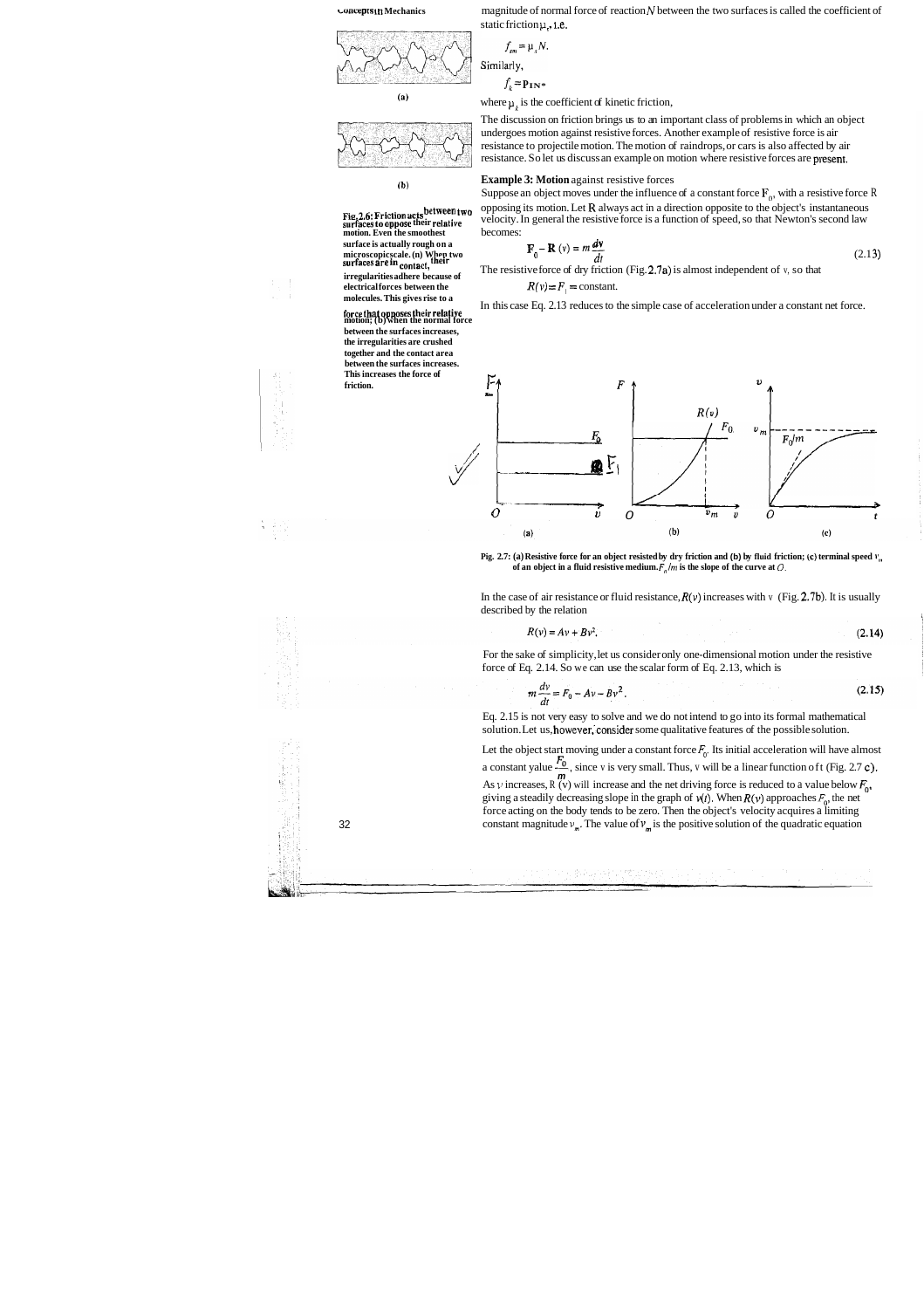## $Bv^2 + Av - F_0 = 0.$

In such a situation, the body moves with zero acceleration under zero net force. *It is not the unaccelerated motion of objects moving under no force at all.* So every time we see a **car**  moving along a straight road at a steady speed, a jet plarie flying through the air at a constant speed, or raindrops falling with a uniform terminal velocity, we see bodies moving under *zero net force.* Their motion at a constant speed does *not* mean that no force is acting on them. Now you may like to work out an SAQ based on this concept. moving along a straight road at a steady speed, a jet plane flying through the air at a constant<br>speed, or raindrops falling with a uniform terminal velocity, we see bodies moving under<br>tero net force. Their motion at a c

One simple but important application of Newton's laws is the study of bodies in equilibrium. **A** large number of situations may be reduced to problems concerning the equilibrium of forces on a particle. For example, the construction of buildings and suspension bridges, design of aircrafts and ships, loading or unloading operations, involve forces in equilibrium. So let us now study equilibrium of forces acting on a particle.

## SAQ **3.**

A box of mass *m* is being pulled across a rough floor by means of a massless rope that the box and the **floor** is  $\mu_i$ . What is the tension in the rope  $\backslash \sim$  hen the box []loves at a constant velocity?

We say that *aparticle* is *in equilibrium, when the resultant of ull the forces acting on it is zero.* It then follows from Newton's firs1 law of motion that a particle in equilibrium is either at rest or is moving in a straight line with constant speed. It is found that for a large number of problems, we have to deal with equilibrium of forces lying in a plane. Therefore, we shall restrict our discussion to the case when a particle is in equilibrium under the influence of a number of coplanar forces,  $\mathbf{F}_1$ ,  $\mathbf{F}_2$ ,  $\mathbf{F}_3$ , ...... The required condition is given by

**Fig. 2.8** 

Since the forces are coplanar, we can resolve them along two mutually perpendicular directions of  $x$  and  $y$ -axes (Fig. 2.9),  $O$  being the particle. So Eq. 2.16a can be rewritten as

<sup>I</sup>A particle of mass *m* is hung by two light strings as showmin Fig. 2.10a. The ends *A* and B are held by hands. The strings OA and **OB** make angles **0** with the vertical. Find the values of T and T' in terms of m and  $\theta$ .

## **2.2.3 Equilibrium of Forces**

$$
F_{1} + F_{2} + F_{3} + \dots = 0. \tag{2.16a}
$$

$$
(F_{1x}\hat{\mathbf{i}} + F_{1y}\hat{\mathbf{j}}) + (F_{2x}\hat{\mathbf{i}} + F_{2y}\hat{\mathbf{j}}) + \cdots = \mathbf{0},
$$
  
or  $(F_{1x} + F_{2x} + \cdots)\hat{\mathbf{i}} + (F_{1y} + F_{2y} + \cdots)\hat{\mathbf{j}} = 0,$   
or  $F_{1x} + F_{2x} + \cdots = 0,$   
and  $F_{1y} + F_{2y} + \cdots = 0.$  (2.16b)

Eqs. 2.16b can be expressed in a concise form as

$$
\Sigma F_x = 0, \ \Sigma F_y = 0. \tag{2.16c}
$$

where  $\Sigma$  denotes sumination of the **x-** or y-components of the forces. We shall now apply Eq.<br>2.160 to work out an axample. **4 2.16c** to work out an example. be expressed<br>=0,  $\Sigma F_y = C$ <br>sumination<br>at an example

#### **Example 4**

Through 0, we consider two mutually perpendicular directions of **x** and y-axes, the latter being along the vertical.

From Eq. 2.16c, we have

| <u>.</u> |                                                               |        |  |  |  |
|----------|---------------------------------------------------------------|--------|--|--|--|
|          | $-T\cos(90^\circ - \theta) + T'\cos(90^\circ - \theta) = 0$ , | (2.17) |  |  |  |
|          | and $T\cos\theta + T' \cos\theta - mg = 0$                    | (2.18) |  |  |  |

Hence, from Eq. 2.17, we get

$$
T' = T, (\because \theta \neq 0").
$$

Thus, from Eq. 2.1 8, we have

$$
2T\cos\theta = mg,
$$

or 
$$
T = T' = \frac{mg}{2\cos\theta}
$$
.

If **8** is increased, cos **0** will decrease, thereby increasing the tension. This may lead to the

**3** 







 $(2.19)$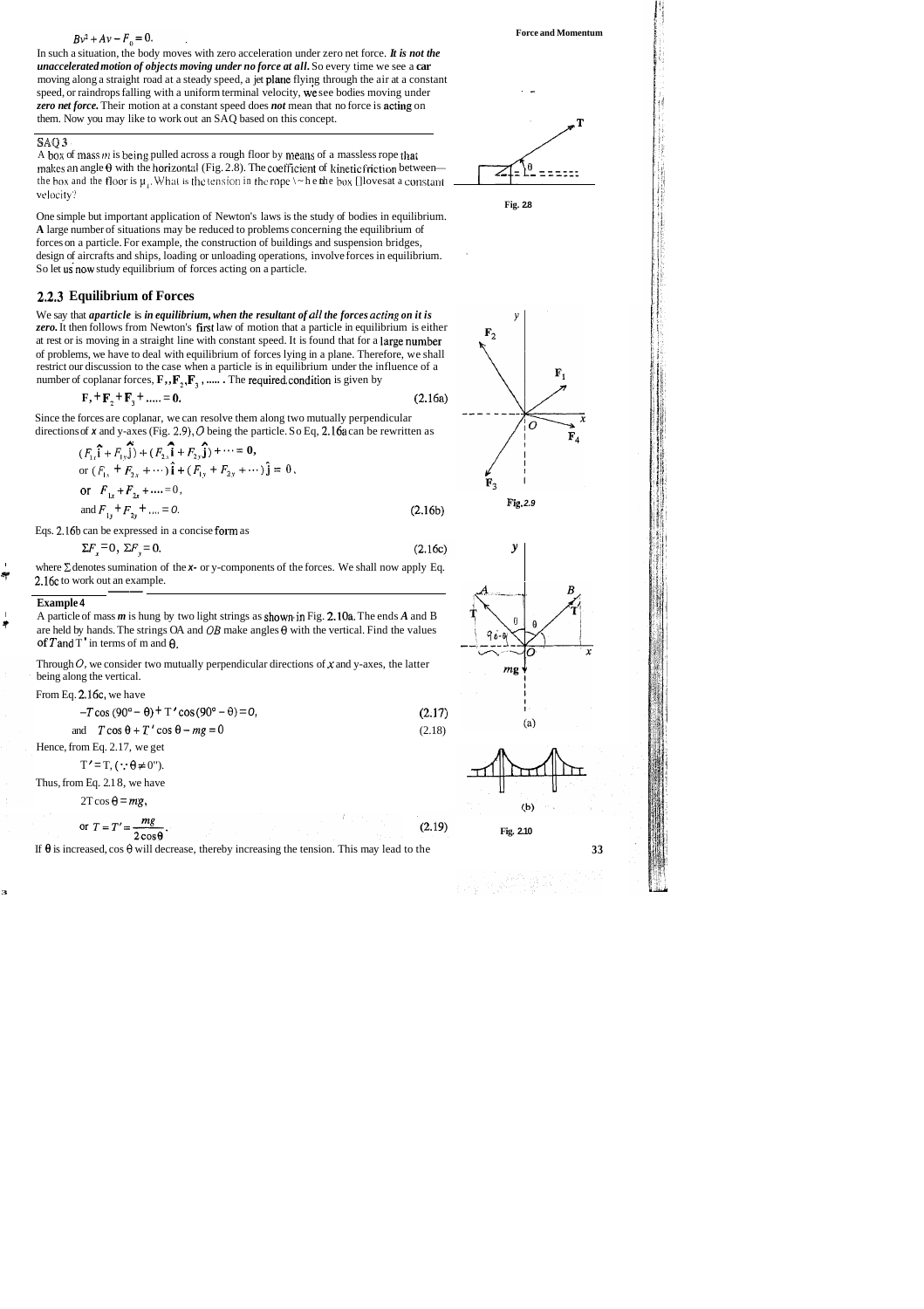#### **Concepts in Mechanics**

90

₽

Fig. 2.11

 $\mathbf{T}_{\mathrm{A}}$ 

breaking of the string. It is for this reason that the main cable supporting the suspension of a bridge must be hung with a substantial curvature as shown in Fig. 2.10b. If the cable were stretched straight across, the tension would be so large that it may break.

Now that you have studied equilibrium of forces, you can work out the following SAQ.

#### SAQ4

 $\mathbb{T}_B$ B

A connection used for joining different parts of a machine is maintained in equilibrium by applying two forces P and Q of magnitude  $P = 3000$  N and  $Q = 4000$  N as shown in Fig. 2.11. Determine the tension in rods  $A$  and  $B$ .

So far we have applied Newton's laws to a single particle or a single body which could be treated as a particle. We will now extend our study to the motion of a system of particles. One example of such a system is the sun and the planets. These bodies are so far apart compared to their diameters that together they can be treated as a system of particles. We find that linear momentum (recall Eq. 2.1) plays a vital role in describing the motion of such systems. It is also significant because of the principle of conservation of linear momentum. So let us now study linear momentum in some detail.

## 2.3 LINEAR MOMENTUM

Let us first study a system of two interacting particles '1' and '2' having masses  $m_1$  and  $m_2$ (Fig. 2.12). Let  $p_1$  and  $p_2$  be their linear momenta. The total linear momentum  $p_1$  of this system is simply the vector sum of the linear momenta of these two particles.

 $\mathbf{p} = \mathbf{p}_1 + \mathbf{p}_2.$  $(2.20)$ 

From Newton's second law, the rate of change of  $\mathbf{p}_1$  is the vector sum of all the forces acting on 1, i.e. the total external force  $\mathbf{F}_{e1}$  on it and the internal force  $\mathbf{f}_{21}$  due to 2:

$$
\mathbf{F}_{e1} + \mathbf{f}_{21} = \frac{d\mathbf{p}_1}{dt}.
$$
 (2.21a)

Similarly, for particle 2:

 $\mathbf{F}_e =$ 

$$
\mathbf{F}_{e2} + \mathbf{f}_{12} = \frac{d\mathbf{p}_2}{dt}.
$$
 (2.21b)

From Newton's third law, we know that  $f_{12} = -f_{21}$ . Therefore, on adding Eqs. 2.21a and  $2.21<sub>b</sub>$ , we get

$$
\mathbf{F}_{e1} + \mathbf{F}_{e2} = \frac{d\mathbf{p}_1}{dt} + \frac{d\mathbf{p}_2}{dt}
$$
, which may be written as  

$$
\frac{d}{dt}(\mathbf{p}_1 + \mathbf{p}_2)
$$
, where  $\mathbf{F}_e$  is the net external force on the system. Therefore, from Eq. 2.20,

 $(2.22)$  $\frac{d\mathbf{p}}{d\mathbf{p}}$  $\mathbf{F}_e =$  $dt$ 

Thus, in a system of interacting particles, it is the net external force which produces acceleration and not the internal forces. Now, we shall see how Eq. 2.22 leads to the principle of conservation of linear momentum.

#### 2.3.1 Conservation of Linear Momentum

In the special case when the net external force  $\mathbf{F}_i$  is zero, Eq. 2.22 gives

$$
\frac{d\mathbf{p}}{dt} = \mathbf{0},\tag{2.23}
$$

so that  $\mathbf{p} = \mathbf{p}_1 + \mathbf{p}_2 = \mathbf{a}$  constant vector.

This is the principle of conservation of linear momentum for a two-particle system. It is equally valid for a system of any number of particles. Its formal proof for a many-particle system will be given in Unit 7 of Block 2. It states that:

"If the net external force acting on a system is zero, then its total linear momentum is conserved."

Let us now apply this principle.

#### **Example 5**

A vessel at rest explodes, breaking into three pieces. Two pieces having equal mass fly off

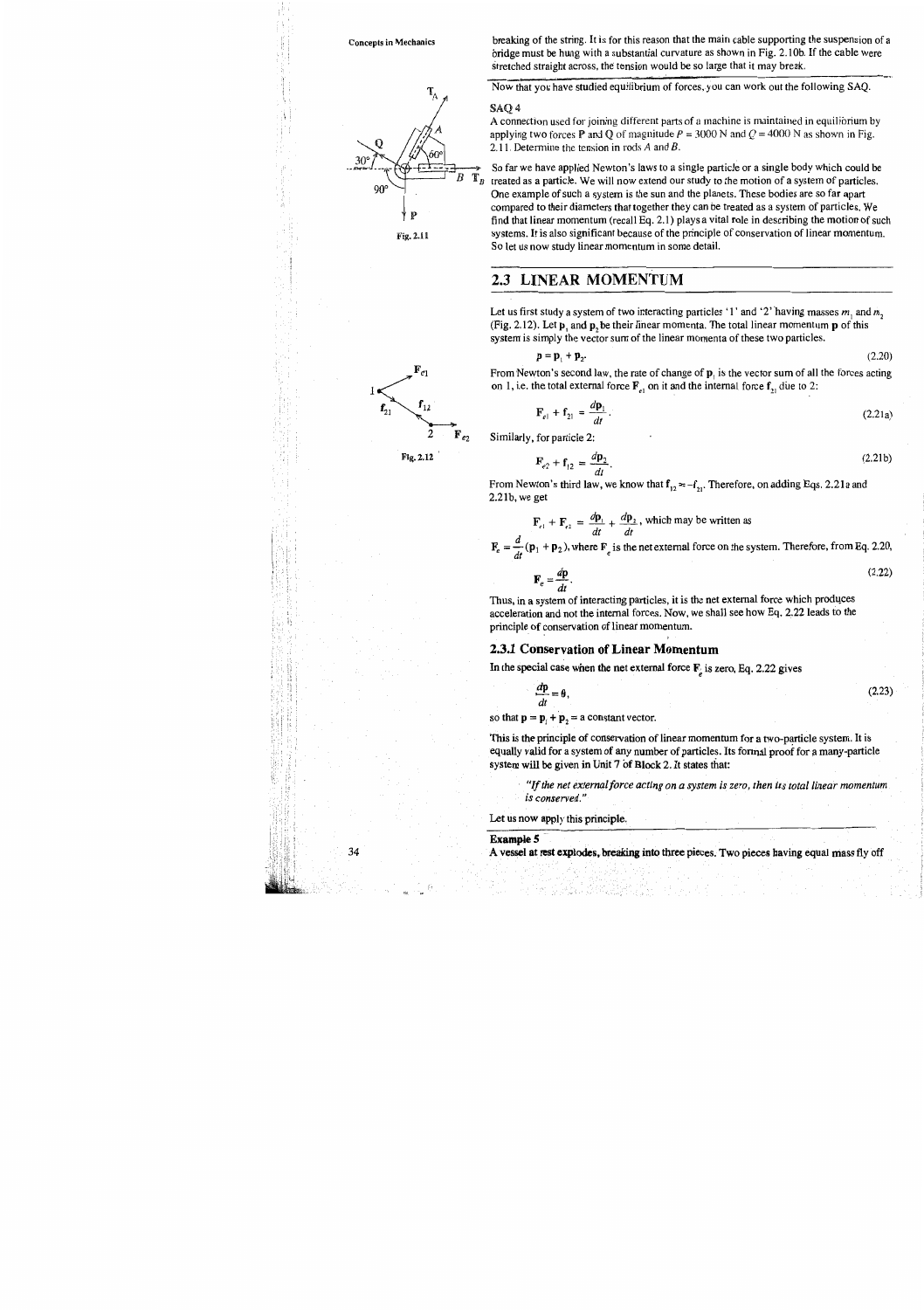perpendicular to one another with the same speed of 30 ms<sup>-1</sup>. Show that immediately after the explosion the third piece moves in the plane of the other two pieces. If the third piece has three times the mass of either of the other piece, what is the magnitude of its velocity immediately after the explosion?

The process is explained in the schematic diagram (Fig. 2.13). The vessel was at rest prior to the explosion. So its linear momentum was zero. Since no net external force acts on the system, its total linear momentum is conserved. Therefore, the final linear momentum is also zero, i.e.

$$
\mathbf{p}_1 + \mathbf{p}_2 + \mathbf{p}_3 = \mathbf{0},
$$
  
or 
$$
\mathbf{p}_1 + \mathbf{p}_2 = -\mathbf{p}_3.
$$

 $(\mathbf{p}_1 + \mathbf{p}_2)$  lies in the plane contained by  $\mathbf{p}_1$  and  $\mathbf{p}_2$ . So in accordance with Eq. 2.24b,  $-\mathbf{p}_3$  must also lie in that plane. Hence,  $\mathbf{p}_3$  lies in the same plane as  $\mathbf{p}_1$  and  $\mathbf{p}_2$ . Now, from Eq. 2.24b,

 $(\mathbf{p}_1 + \mathbf{p}_2) \cdot (\mathbf{p}_1 + \mathbf{p}_2) = (-\mathbf{p}_3) \cdot (-\mathbf{p}_3),$ or  $p_1^2 + p_2^2 + 2p_1 \cdot p_2 = p_3^2$ But  $\mathbf{p}_1 \cdot \mathbf{p}_2 = 0$  ( $\cdot \cdot \mathbf{p}_1$  is perpendicular to  $\mathbf{p}_2$ ). So,  $p_3^2 = p_1^2 + p_2^2$ , or  $(3m v)^2 = (mu)^2 + (mu)^2$ , or  $9m^2v^2 = 2m^2u^2$ , or  $v = \frac{\sqrt{2}}{3}u$ .<br>According to the problem  $u = 30 \text{ ms}^{-1}$ .  $\therefore v = 10\sqrt{2} \text{ ms}^{-1}$ 

There is another method of finding the magnitude of the velocity. We can express Eq. 2.24b in terms of the components of  $\mathbf{p}_1$ ,  $\mathbf{p}_2$ , and  $\mathbf{p}_3$  in two mutually perpendicular directions of x and y-axes. Let  $p_1$ , be along x-axis,  $p_2$ , along y-axis and let  $p_3$  make an angle  $\theta$  with x-axis. Then Eq. 2.24b gives

|  |                   | $p_1\hat{\mathbf{i}} + p_2\hat{\mathbf{j}} = -(p_3 \cos \theta \hat{\mathbf{i}} + p_3 \sin \theta \hat{\mathbf{j}}).$ | (2.25a) |
|--|-------------------|-----------------------------------------------------------------------------------------------------------------------|---------|
|  | $\cdots$ $\cdots$ |                                                                                                                       |         |

This equation is satisfied iff (see Eq. 1.6)  $m \cos \theta - n = n \sin \theta - n$ 

$$
-p_3 \cos \theta - p_1
$$
,  $-p_3 \sin \theta - p_2$ .  
or  $p_3^2 = p_1^2 + p_2^2$ , which is the same as Eq. 2.24c.

#### SAQ 5

Find the direction of  $\nu$  in Example 5.

From the above example and the way we obtained the principle of conservation of momentum, it may appear that the principle is limited in its application. This is because we have assumed that no net external force acts on the system of particles. However, the scope of the principle is much broader.

There are many cases in which an external force, such as gravity, is very weak compared to the internal forces. The explosion of a rocket in mid air is an example. Since the explosion lasts for a very brief time, the external force can be neglected in this case. In examples of this type, linear momentum is conserved to a very good approximation.

Again, if a force is applied to a system by an external agent, then the system exerts an equal and opposite force on the agent. Now if we consider the agent and the system to be a part of a new, larger system, then the momentum of this new system is conserved. Since there is no larger system containing the universe, its total linear momentum is conserved.

We have seen that whenever we have a system of particles on which no net external force acts, we can apply the law of conservation of linear momentum to analyse their motion. In fact, the advantage is that this law enables us to describe their motion without knowing the details of the forces involved. Let us now see what happens to each individual particle in the system. In such a case, the particle experiences a net force, and its linear momentum changes. This change depends on the magnitude of the force and also the time for which it acts. Further, the force itself may vary with time. Let us now study the relationship of force, its duration and the resulting change in momentum.

### 2.3.2 Impulse

In cricket, when a batsman strikes a ball with his bat, the bat is in contact with the ball for a very short but finite time. At the two instants, when the ball is just about to make contact



 $(2.24a)$  $(2.24b)$ 

 $(2.24c)$ 

 $(2.25b)$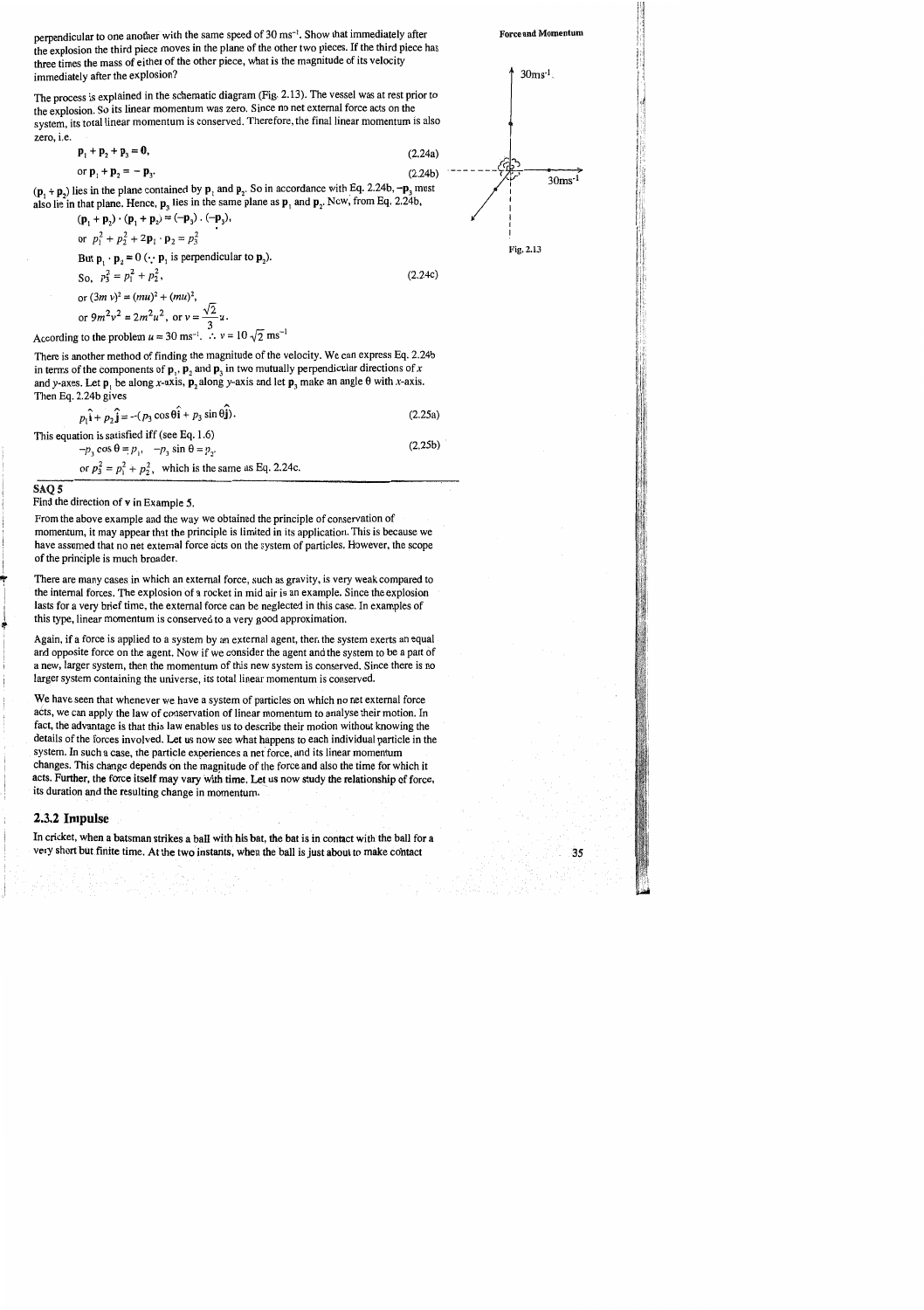#### **Concepts in Mechanics**



with the bat and when it just leaves the bat, it experiences no force. In between, it experiences a large varying force. The variation of the magnitude of such a force  $F(t)$  can be as shown in Fig.2.14. We generally assume that the force has a constant direction. We can find the change in the linear momentum of an object on which such a force acts by integrating Eq. 2.4a over the time interval from  $t_1$  to  $t_2$ :

$$
\int_{t_1}^{t_2} \mathbf{F}(t) dt = \int_{t_1}^{t_2} \frac{d\mathbf{p}}{dt} dt = \mathbf{p}(t_2) - \mathbf{p}(t_1) \equiv \Delta \mathbf{p}.
$$
 (2.26)

The integral of force over time is called the impulse of the force and is given by

$$
\mathbf{J} = \int_{t_1}^{t_2} \mathbf{F}(t)dt.
$$
 (2.27)

Thus, according to Eq.2.26, impulse of a force is equal to the change in linear momentum. If  $\bf{F}$  acts during a time interval  $\Delta t$  but is variable, then to calculate impulse we would need to know the function  $F(t)$  explicitly. However, this is usually not known. A way out is to define the average force  $\overline{F}$  by the equation

$$
\overline{\mathbf{F}} = \frac{1}{\Delta t} \int_{t}^{t_2} \mathbf{F}(t) dt, \text{ where } \Delta t = t_2 - t_1.
$$
 (2.28)

From Eqs. 2.27 and 2.28, we get

$$
\mathbf{J} = \overline{\mathbf{F}} \Delta t = \Delta \mathbf{p}.
$$
 (2.29)

There are many examples which illustrate the relationship between the average force, its duration and change of linear momentum. A tennis player hits the ball while serving with a great force to impart linear momentum to the ball. To impart maximum possible momentum, the player 'follows through' with the serve. This action prolongs the time of contact between the ball and the racquet. Therefore, to bring about the maximum possible change in the linear momentum, we should apply as large a force as possible over as long a time interval as possible. You may now like to apply these ideas to solve a problem.

#### SAQ6

- a) A ball of mass 0.25 kg moving horizontally with a velocity 20 m  $s^{-1}$  is struck by a bat. The duration of contact is  $10^{-2}$  s. After leaving the bat, the speed of the ball is 40 m s<sup>-1</sup> in a direction opposite to its original direction of motion. Calculate the average force exerted by the bat.
- b) Give an example in which a weak force acts for a long time to generate a substantial impulse.

So far we have dealt with examples which do not involve variation of mass of objects in motion. We shall now take up such cases and apply the concepts of impulse and momentum.

#### 2.3.3 Motion with Variable Mass

If the mass of a system varies with time, we can express Newton's second law of motion as

$$
\mathbf{F} = \frac{d\mathbf{p}}{dt} = \frac{d(m\mathbf{v})}{dt} = m\frac{d\mathbf{v}}{dt} + \mathbf{v}\frac{dm}{dt}.
$$
 (2.30)

Under the special case when v is constant, Eq. 2.30 becomes

$$
\mathbf{F} = \mathbf{v} \frac{dm}{dt}.
$$
 (2.31)

Let us study an example of this special type.

#### Example 6

Sand falls on to a conveyer belt B (Fig.2.15) at the constant rate of  $0.2 \text{ kg s}^{-1}$ . Find the force required to maintain a constant velocity of  $10 \text{ m s}^{-1}$  of the belt.

Here, we shall apply Eq. 2.31, as velocity remains constant. Since the mass is increasing,  $dm$ 

is positive. The direction of F, therefore, is same as that of v, i.e. the direction of motion of the conveyer belt.

10ms<sup>-1</sup> Thus, using Eq. 2.31, we get

 $F = (10 \text{ m s}^{-1}) \times (0.2 \text{ kg s}^{-1}) = 2 \text{ kg m s}^{-2} = 2N.$ 

Another example of a varying mass system is the rocket. In a rocket (Fig. 2.16) a stream of

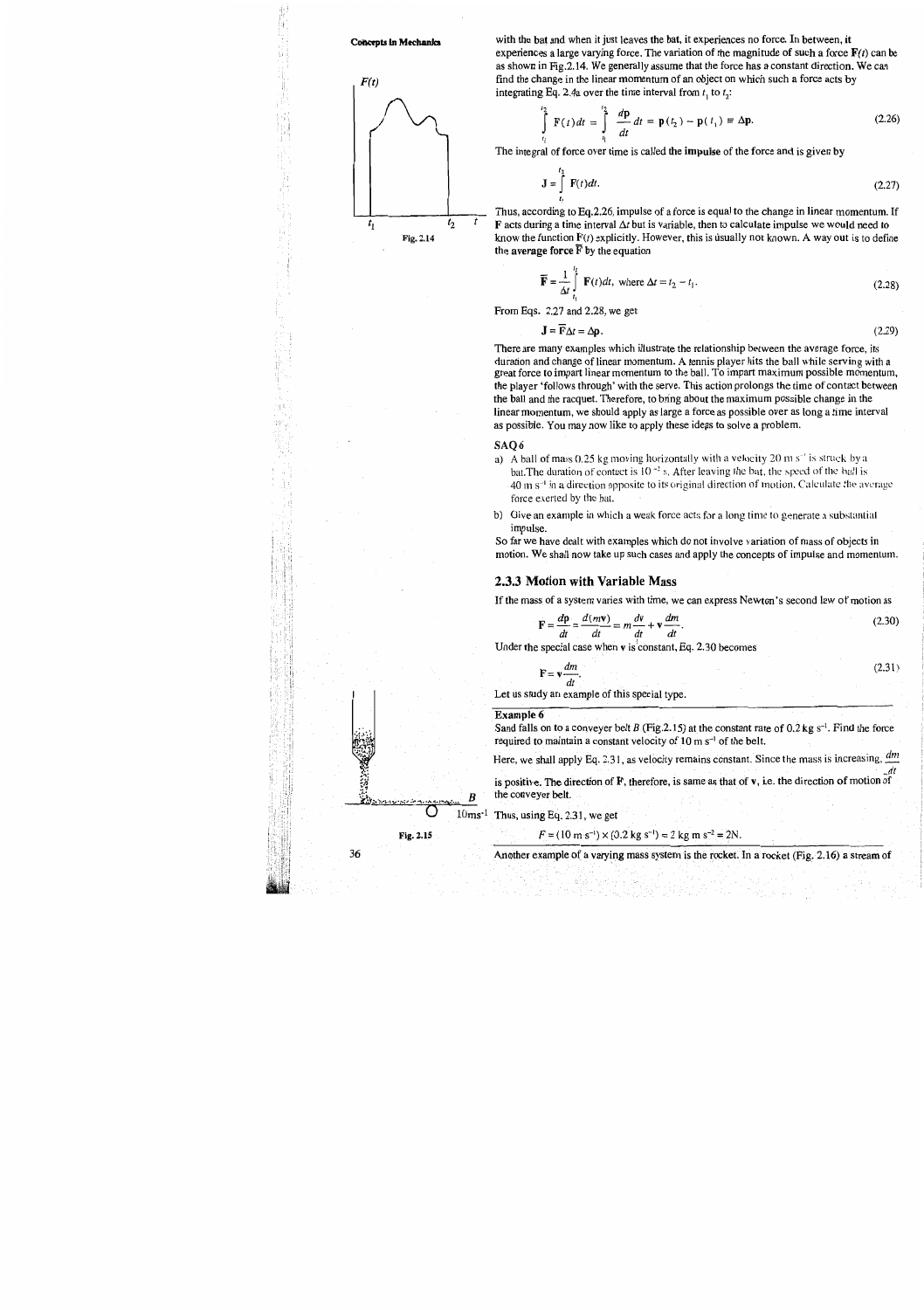gas produced at a very high temperature and pressure escapes at a very high velocity through

an exhaust nozzle. Thus, the rocket loses mass and  $\frac{dm}{m}$  is negative. So the main body of the

 $\frac{dt}{dt}$  rocket experiences a huge force in a direction opposite to that of the exhaust causing it to move. This is a very simplified way of dealing with the motion of a rocket. We shall next analyse the motion of a rocket with a little more rigour using the idea of impulse.

#### Motion of a rocket

Let us assume that the rocket has a total mass  $M$  at a time  $t$ . It moves with a velocity  $v$  and ejects a mass  $\Delta M$  during a time interval  $\Delta t$ . The situation is explained schematically in Figs. 2.17a and 2.17b.

At time *t* the total initial momentum of the system =  $Mv$  (Fig. 2.17a). At time  $t + \Delta t$  the total final momentum of the system =  $(M - \Delta M)(v + \Delta v) + (\Delta M) u$ (Fig. 2.17b).

Notice that we have used the positive sign for u because the total final momentum of the system in Fig. 2.17b is a vector sum and not the difference of the momenta of  $M$  and  $(M - \Delta M)$ . Let us now apply Eq. 2.29. If we take the vertically upward direction as positive, the impulse is  $-Mg \Delta t$  and is equal to the change in linear momentum.  $Mv$ 

So, 
$$
-Mg \Delta t = (M - \Delta M) (v + \Delta v) + (\Delta M) u -
$$

 $= M(\Delta v) + \Delta M(u - v - \Delta v)$ 

We may use Eq. 1.35 to simplify the above relation:

 $-g = \frac{\Delta v}{\Delta t} + \frac{1}{M} \frac{\Delta M}{\Delta t} u_{rel}$ , where  $u_{rel} = u - (v + \Delta v)$  is the relative velocity of the

exhaust with respect to the rocket. Now, in the limit  $\Delta t \rightarrow 0$ , we have

 $-\mathbf{g}=\frac{d\mathbf{v}}{dt}-\frac{1}{M}\frac{dM}{dt}\mathbf{u}_{rel}$  $(2.32)$ 

 $dt$ 

The negative sign on the right-hand side of Eq. 2.32 appears as

$$
\lim_{\Delta t \to 0} \frac{\Delta M}{\Delta t} = -\frac{dM}{dt}
$$
, because M decreases with t.  
So, when we apply Eq. 2.32 in numerical problems we just replace  $\frac{dM}{dx}$  by its magnitude

On integrating Eq. 2.32 with respect to  $t$ , we get

$$
\int_{0}^{t} \frac{d\mathbf{v}}{dt} dt = -\mathbf{g}t + \mathbf{u}_{rel} \int_{M_{0}}^{M} \frac{dM}{M}
$$

where  $M_0$  is the initial mass of the rocket and M is its mass at time t. Now, if  $v_0$  is the initial velocity, then we get

$$
\mathbf{v} - \mathbf{v}_o = \mathbf{u}_{rel} \ln \frac{M}{M_0} - \mathbf{g}t. \tag{2.33}
$$

We shall illustrate Eq. 2.33 with the help of an example.

#### **Example 7**

The stages of a two-stage rocket separately have masses 100 kg and 10 kg and contain 800 kg and 90 kg of fuel, respectively. What is the final velocity that can be achieved with an exhaust velocity of 1.5 km s<sup>-1</sup> relative to the rocket? (Neglect any effect of gravity).

Since we are neglecting gravity Eq. 2.33 reduces to

$$
\mathbf{v} - \mathbf{v}_a = \mathbf{u}_{rel} \ln \frac{M}{M_a}
$$
 (2.34)

Now, let the unit vector along the vertically upward direction be  $\hat{\bf n}$ . So, Eq. 2.34 can be written as  $\boldsymbol{M}$ 

$$
v\hat{\mathbf{n}} - v_0 \hat{\mathbf{n}} = -(u_{rel} \hat{\mathbf{n}}) \ln \frac{m}{M_0}
$$
, where  $\mathbf{u}_{rel} = -u_{rel} \hat{\mathbf{n}}$ , as the relative velocity of the

exhaust points vertically downward.

or 
$$
v - v_0 = -u_{rel} \ln \frac{M}{M_0}
$$
 (2.34a)

For our problem,  $u_{rel} = 1.5$  km s<sup>-1</sup>.

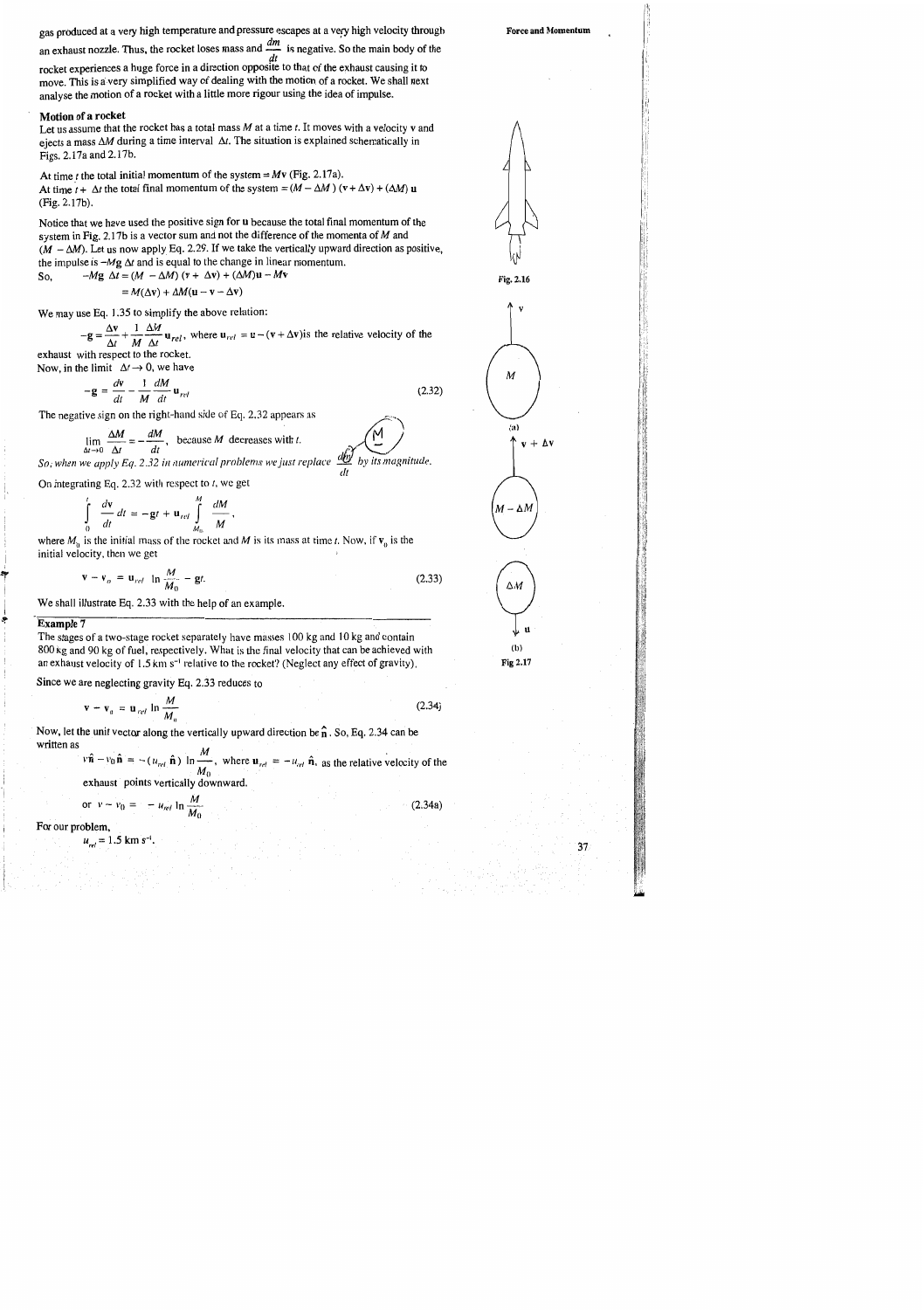#### **Concepts in Mechanics**

The final result of Example 7 has to be rounded off to two significant digits. Here we have a special case as the digit to be discarded is 5. By

convention, we have rounded off to

the nearest even number.

38

For the first stage  $v_n = 0$ 

 $M_0$  = (800 + 90 + 100 + 10) kg = 1000 kg

 $M = (90 + 10 + 100)$  kg = 200 kg, as the 800 kg fuel gets burnt in the first stage.

Hence, from Eq. 2.34a, we get

$$
v = -(1.5 \text{ km s}^{-1}) \left( \ln \frac{200}{1000} \right)
$$
  
= (-1.5 km s<sup>-1</sup>) (ln 2 - ln 10)  
= 1.5 × 1.6 km s<sup>-1</sup>  
= 2.4 km s<sup>-1</sup>.

Note that the above will be the initial velocity for the second stage. Also note that at the beginning of the second stage there occurs another drop in mass to the extent of the mass of the first stage (i.e. 100 kg).

For the second stage

$$
v_0 = 2.4 \text{ km s}^{-1}
$$
  
\n $M_0 = (90 + 10) \text{ kg} = 100 \text{ kg}, M = 10 \text{ kg}.$   
\n $v = \left(2.4 - 1.5 \text{ ln} \frac{10}{100}\right) \text{ km s}^{-1}$   
\n $= (2.4 + 1.5 \times 2.3) \text{ km s}^{-1} = 5.85 \text{ km s}^{-1} = 5.8 \text{ km s}^{-1}.$ 

Let us now follow up this example with an SAQ.

#### SAQ<sub>7</sub>

Find the final velocity of the rocket in Example 7 taking it to be single-stage, i.e. its mass is 100kg and it carries 890 kg of fuel. Hence comment whether the two-stage rocket has an advantage over single stage or not.

Let us now sum up what we have learnt in this unit.

## 2.4 SUMMARY

- Newton's first law states that "Every body continues in its state of rest or of uniform motion in a straight line unless it is compelled to change that state by forces impressed upon it."
- Newton's second law gives a relationship between force and linear momentum and can be expressed as

$$
\mathbf{F} = \frac{d\mathbf{p}}{dt}.
$$

For a system of constant mass it becomes

 $F = ma$ .

- Newton's third law states that "To every action there is an equal and opposite reaction." Forces of action and reaction act on different bodies.
- A particle is said to be in equilibrium if the net force acting on it is zero. For coplanar forces, this implies that

 $\Sigma F_x = 0$ ,  $\Sigma F_y = 0$ .

- The total linear momentum of a system is conserved if no net external force acts on it.
- The impulse of a force on an object equals the change in its linear momentum and is given by

 $\mathbf{J} = \int \mathbf{F}(t)dt$ , where the force acts during the time interval  $\Delta t = (t_2 - t_1)$ .

• For a variable mass system, Newton's second law of motion is expressed as

 $\mathbf{F} = m \frac{d\mathbf{v}}{dt} + \mathbf{v} \frac{dm}{dt}.$ 

 $\mathbf{v} - \mathbf{v}_0 = \mathbf{u}_{rel} \ln \frac{M}{M_0} - \mathbf{g}t.$ 

 $\bullet$  The increase in the velocity of a rocket within a time t of its take off is given by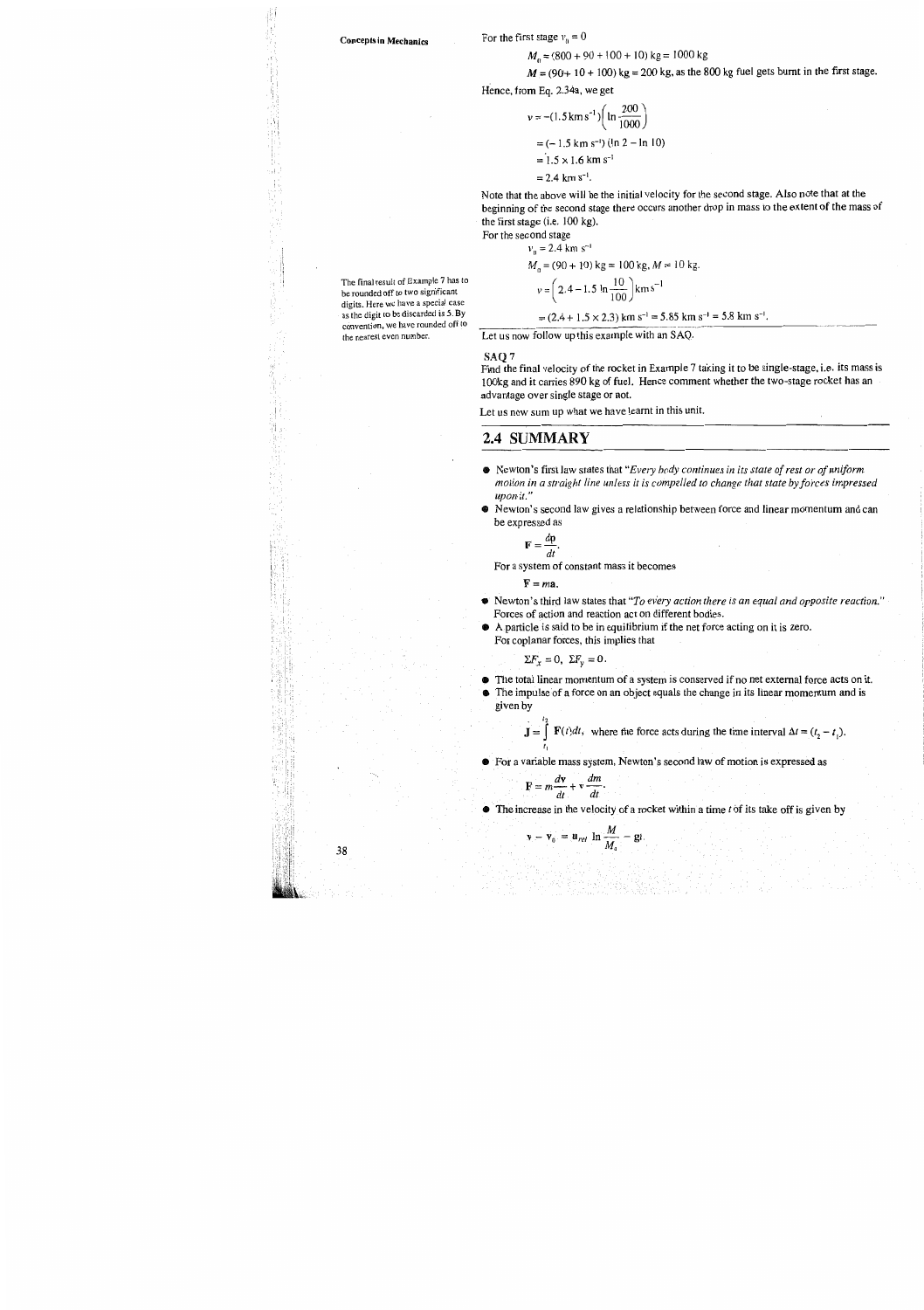## 2.5 TERMINAL QUESTIONS

- 1. A block of mass 100 kg is placed on an inclined plane of height 6 m and base 8 m (Fig. 2.18). The coefficients of static and kinetic frictions are 0.3 and 0.25, respectively. (a) Would the block slide down the plane? (b) What force parallel to the plane must be applied to just support the block on the plane? (c) What force parallel to the inclined plane is required to keep the block moving up the plane at constant speed? (d) If an upward force of 882 N parallel to the plane is applied to the block what will be its acceleration? (e) What will happen if an upward force of 490 N parallel to the plane is applied? (f) What will happen if an upward force of 254.8 N parallel to the plane is applied?
- 2. A boy of mass 20 kg is standing on a flat boat of mass 30 kg so that he is 3 m from the shore (Fig. 2.19). He walks 1 m on the boat toward the shore and then halts. How far is he from the shore at the end of this time?
- 3. Explain why it is less dangerous to fall on a mattress than on a hard floor.
- 4. A fire-fighter directs a stream of water against the door of a building in flames. The water is delivered by the hose at the rate of 45 kg s<sup>-1</sup>. Water moving horizontally at 32 ms<sup>-1</sup> hits the door. After hitting the door, the water drops vertically downward. What is the horizontal force exerted on the door?

## 2.6 ANSWERS

#### **SAQs**

1. Let the mass of the astronaut in kg be  $m$ . Then from the given conditions and Eq. 2.4 b, we get

$$
\{(15+m)\text{ kg}\} (2.04 \times 10^{-2}\text{m}\text{s}^{-2}) = 2.07 \text{ N}
$$
  
or  $m = \left[\frac{2.07 \text{ N}}{(2.04 \times 10^{-2})\text{m}\text{s}^{-2}} - 15\right] \text{ kg} = 86.5 \text{ kg}$ 

- 2. a) The reaction force acts on the man. Due to the large mass (inertia) of the man the force is not able to make him move.
	- b) Apple also attracts the earth with a force of magnitude  $F$ . The acceleration of the apple and the earth are, respectively,  $F/m_a$  and  $F/m_E$ , where  $m_a$  and  $m_E$  are the masses of the apple and the earth, respectively. Since  $m_{\kappa} >> m_a$   $F/m_{\kappa} \ll F/m_a$ . Hence the earth does not move appreciably.
- 3. Refer to Fig. 2.20. Let the tension be T. The forces are resolved along the directions of  $x$ and  $y$ -axes. The former is along the floor and the latter is perpendicular to it. N is the normal reaction and correspondingly the magnitude of the force of kinetic friction  $F_k$  is equal to  $\mu_k N$ . It is in a direction opposite to the tendency of motion. Since there is no motion in the vertical direction, the resultant of the forces along the y-axis must be zero. Moreover, as the body moves with a uniform velocity, the resultant force along the  $x$ -axis is also zero. So we have

$$
T \sin \theta + N - mg = 0
$$
\n
$$
\mu_r N - T \cos \theta = 0.
$$
\n(2.35)\n(2.36)







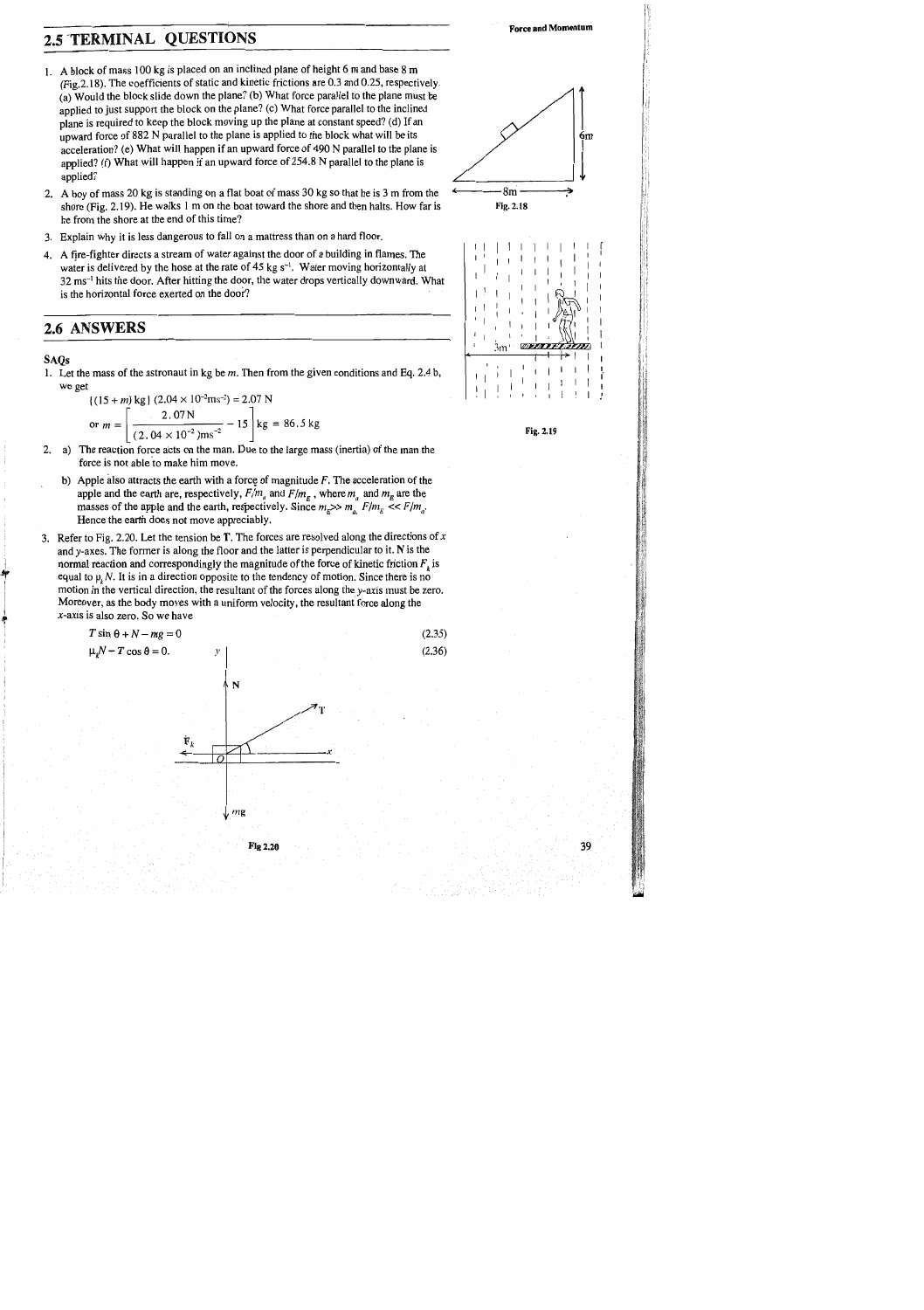

To find  $T$  we have to eliminate  $N$  between Eqs. 2.35 and 2.36. So, we have

$$
T\left(\sin\theta + \frac{\cos\theta}{\mu_k}\right) = mg,
$$
  

$$
T = \frac{\mu_k mg}{\cos\theta + \mu_k \sin\theta}
$$

4. Refer to Fig. 2.21. We define a two-dimensional rectangular coordinate system with the common point of action of P, Q,  $T_A$ ,  $T_B$  as origin. We shall now apply Eq. 2.16c to obtain the condition of equilibrium.

Now,  $\Sigma F_x = T_B \cos 0^\circ + T_A \cos 60^\circ + Q \cos 150^\circ + P \cos 270^\circ$ 

$$
= T_B + \frac{T_A}{2} - \frac{\sqrt{3}Q}{2} \text{ and}
$$
  
\n
$$
\Sigma F_y = T_B \sin 0^\circ + T_A \sin 60^\circ + Q \sin 150^\circ + P \sin \frac{1}{2}70^\circ
$$
  
\n
$$
= \frac{\sqrt{3}}{2} T_A + \frac{Q}{2} - P.
$$

Hence, from Eq. 2.16c, we get

or

$$
T_B + \frac{T_A}{2} - \frac{\sqrt{3}}{2}Q = 0,\tag{2.37a}
$$

$$
(2.37b)
$$

$$
\frac{\sqrt{3}}{2}T_A + \frac{Q}{2} - P = 0.
$$
  
From Eq. 2.37b,  $T_A = \frac{2}{\sqrt{3}} \left( -\frac{Q}{2} + P \right) = \frac{2,000}{\sqrt{3}} N = 1155 N$   
And from Eq. 2.37a,  $T_B = \frac{\sqrt{3}}{2} Q - \frac{T_A}{2} = \frac{1}{2} (6928 - 1155) N = 2886 N$ 

5. As  $p_1 = p_2 = mu$  and  $p_3 = 3mv$ , we get from Eq. 2.25b

$$
\cos \theta = \sin \theta = -\frac{u}{3v}.\tag{2.38}
$$

: tan  $\theta = 1$ . Again from Eq. 2.38 we understand that cos  $\theta$  and sin  $\theta$  are both negative

as  $\frac{u}{m}$  is positive. So  $\theta$  must lie in the third quadrant. Hence,  $\theta = 225^{\circ}$ . (see Fig. 2.22).

6. a)  $J = \Delta p = (0.25 \text{ kg}) \times (40 - (-20)) \text{ m s}^{-1} = 15 \text{ kg m s}^{-1}$ 

$$
\Delta t = 10^{-2} \text{ s}, \vec{F} = \frac{J}{\Delta t} = 1500 \text{ N}
$$

b) The gravitational force of attraction between sun and earth is very weak but it has been acting since their formation and so it can generate a substantial impulse.

7. Had it been a single stage rocket, then

$$
v_0 = 0
$$
  
\n $M_0 = (890 + 100) \text{ kg} = 990 \text{ kg}, M = 100 \text{ kg}.$   
\n $v = (-1.5 \text{ km s}^{-1}) \left[ \text{ln} \frac{100}{990} \right]$ 

 $= (-1.5 \text{ km s}^{-1}) (\ln 10 - \ln 99)$ 

= 3.4 km s<sup>-1</sup> which is 41% less than the value of velocity (5.8 km s<sup>-1</sup>) attained in a double-stage rocket. Hence double-stage has an advantage over the single-stage.

### **Terminal Questions**

 $\mathbf{v}$ 

Δ

- 1. Refer to Fig. 2.23.  $BC = 6m$ ,  $AB = 8m$ .  $AC = \sqrt{6^2 + 8^2} m = 10m$ ,  $\sin \theta = 0.6$ ,  $\cos \theta = 0.8$ .
	- a) We have resolved the forces along and perpendicular to the plane. Since there cannot be any motion perpendicular to the plane, we have  $N = mg \cos \theta$ , where  $m =$  mass of the block. The magnitude of the force of static friction  $F_s = \mu_s N = \mu_s mg \cos \theta.$

 $F_s = (0.3) (100 \text{ kg}) (9.8 \text{ m s}^{-2}) (0.8) = 235.2 \text{ N}$ , and

 $mg \sin \theta = (100 \text{ kg}) (9.8 \text{ m s}^{-2}) (0.6) = 588 \text{ N}$ . So  $mg \sin \theta > F<sub>s</sub>$  and hence the block will slide down the plane.

19 S.C